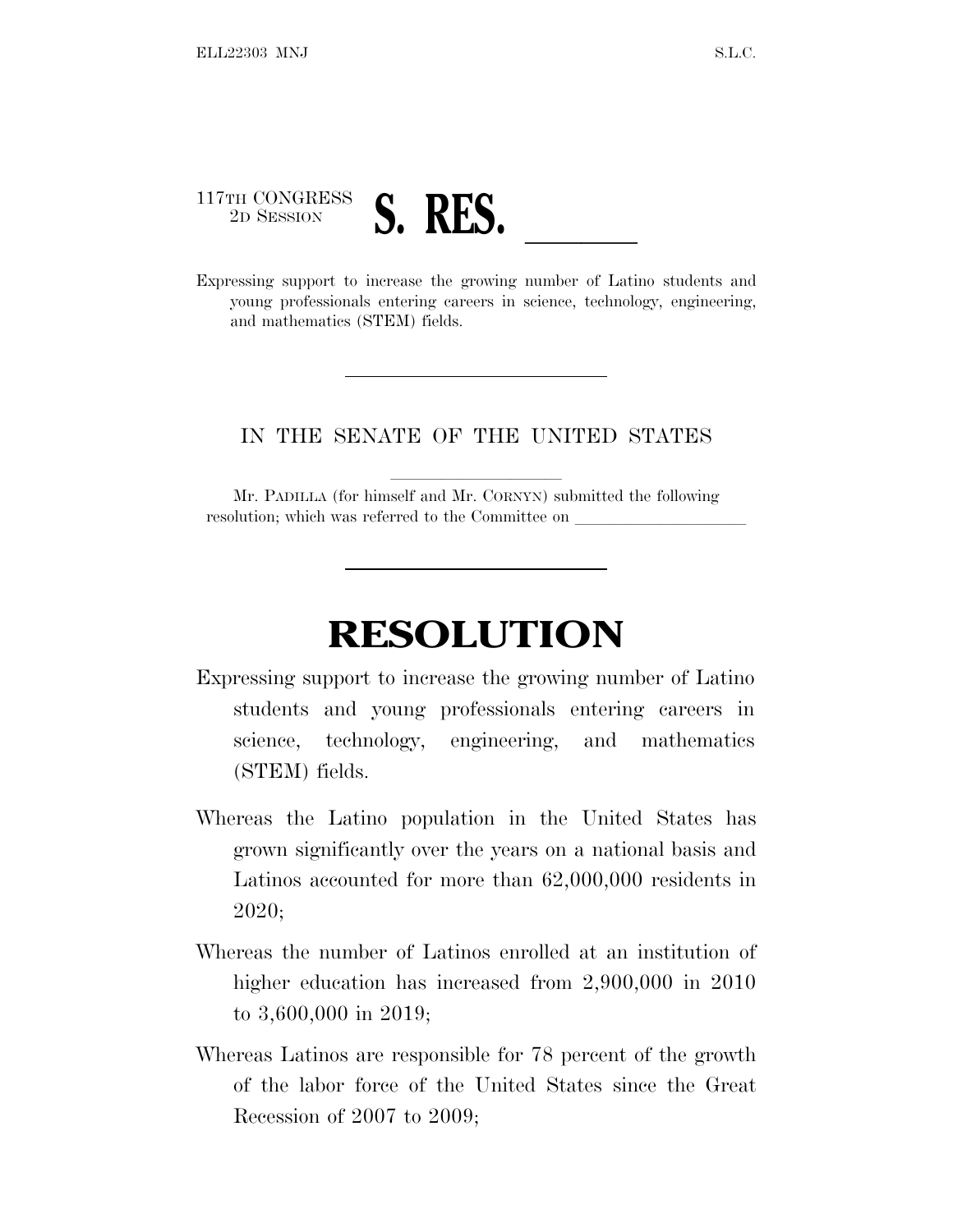- Whereas the Latino population in the United States is growing more rapidly than the non-Latino population and has a younger median age of 29.5 years, as compared to 40.6 years among non-Latinos in 2018;
- Whereas the overall number of graduates in the fields of science, technology, engineering, and math (in this preamble referred to as ''STEM'') has increased, but Latino workers remain underrepresented in the STEM workforce, making up 18 percent of total employees across all occupations but only 8 percent of all STEM workers;
- Whereas the percentage of Latino workers in STEM occupations has only increased by 1 percent annually since 2016;
- Whereas the attractiveness of STEM career paths is evidenced by the fact that the number of bachelor's degrees awarded in STEM fields increased for all individuals in the United States by 62 percent between 2010 and 2018, in comparison to a 20 percent growth for all other degrees;
- Whereas, while surveys indicate that Latino students are interested in STEM education and aspire to STEM careers at similar rates as overrepresented groups, Latinos make up a disproportionately low share of the STEM workforce;
- Whereas many Latino students are not well-positioned to take full advantage of financial aid opportunities to attend an institution of higher education, and the National Center for Education Statistics reports that 70 percent of Latino students have unmet financial needs, the highest of any demographic, which is especially true in the case of first-generation college students in Latino fami-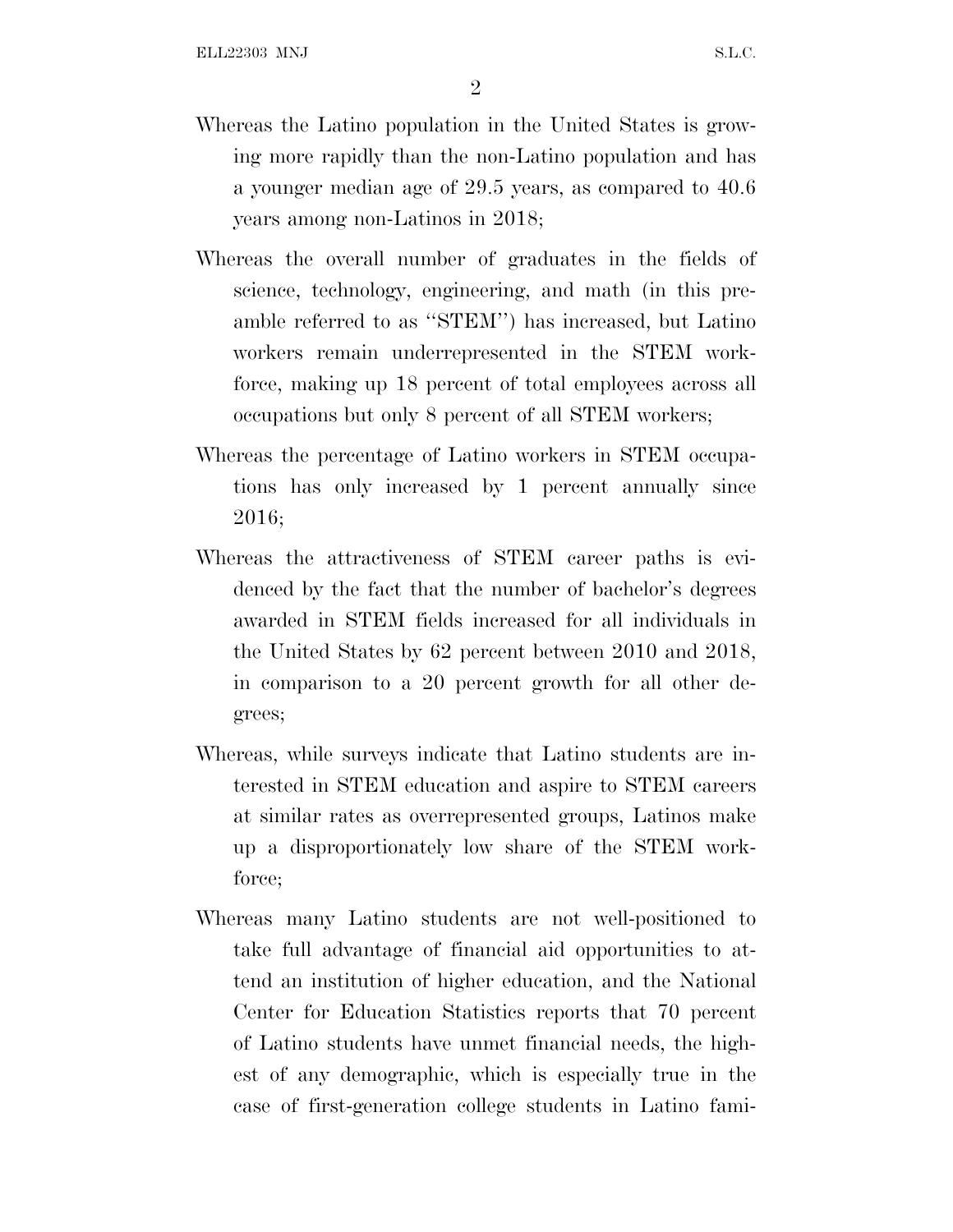ELL22303 MNJ S.L.C.

3

lies, making it far more difficult for them to pursue STEM education and careers;

- Whereas the growth of well-paying STEM jobs is expected to outpace non-STEM jobs in the coming years, making STEM fields even more attractive for Latino students and young adults and increasing the need for new strategies to facilitate their entrance into STEM fields; and
- Whereas investment in the Latino community will generate more individuals eager to pursue STEM jobs and will greatly increase the domestic high-skilled workforce of the United States: Now therefore be it
	- 1 *Resolved,* That the Senate—
- 2 (1) supports the goal of increasing the number 3 of Latino individuals in science, technology, engi-4 neering, and mathematics (in this resolution referred 5 to as ''STEM'') as a way to promote economic em-6 powerment and sustainability, not only in their com-7 munity but in the overall economy of the United 8 States;
- 9 (2) supports increasing the representation of 10 Latino individuals in STEM fields to enhance and 11 improve representation and improve performance in 12 the STEM workforce, which will help—
- 13 (A) develop talented and capable STEM 14 workers;
- 15 (B) reduce the dependence of the economy 16 of the United States on foreign workers; and